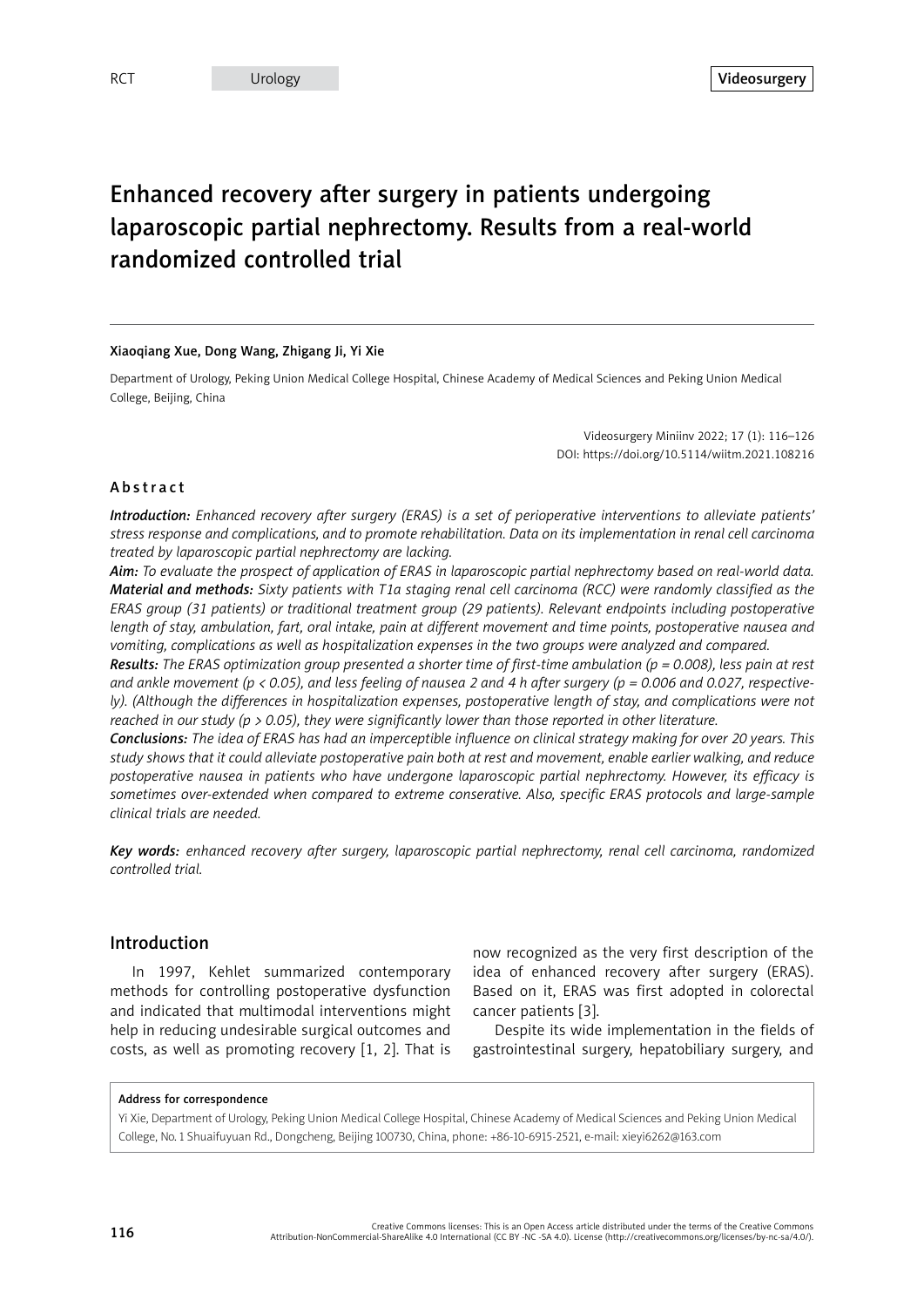cardiothoracic surgery [4], the application of ERAS in urology was late. While most studies focused on its effects on radical cystectomy [5–7], real-world trials on ERAS in renal cell carcinoma (RCC) were scarce.

# Aim

The purpose of this study was to explore the feasibility and value of adopting ERAS in RCC patients treated with laparoscopic partial nephrectomy (LPN). Given that no consensus was reached on the ERAS protocol in the field of urology and variation of medical systems, the results might help deepen the understanding of ERAS in urosurgery and provide some concrete evidence for better policymaking.

# Material and methods

# Ethics statement and patient selection

This randomized controlled trial was designed and conducted according to the principles of the Declaration of Helsinki and was approved by the Ethics Committee of the authors' institution (approval no. ZS-1559). The inclusion criteria were as follows: (I) patients with renal tumor who were about to receive laparoscopic partial nephrectomy as treatment; (II) 25–75 years old, regardless of gender; (III) no regional or distant metastasis; (IV) preoperative examinations showed no severe accompanying diseases or malnutrition. Exclusion criteria were: (I) those who did not meet the inclusion criteria; (II) other surgical methods or approach; (III) history of abdominal or retroperitoneal surgery; (IV) other situations assessed as factors interfering with the study. Data of postoperative length of stay (LOS), medical expenses, first-time water and food intake, return of anal exsufflation, postoperative nausea and vomiting (PONV), pain at different status and time, and postoperative complications were mainly analyzed.

# Sample size

Recart *et al.* reported that the average LOS in their ERAS cohort was  $41 \pm 11$  h while that in the routine group was 59 ±11 h [8]. According to the bilateral test formula of two parallel groups:

$$
Z = \frac{(Z_{\alpha/2} + Z_{\beta})^2 \times (\sigma_1^2 + \sigma_2^2)}{\delta^2}
$$

where *N* is the number of required cases,  $Z_{\alpha/2}$  is the *Z* value corresponding to  $\alpha$  = 0.05 ( $Z_{\alpha/2}$  = 1.96),  $Z_{\beta}$  is the *Z* value corresponding to the probability of type II error  $\beta$  ( $\beta$  = 0.1,  $Z_{\beta}$  = 1.28),  $\delta$  is the difference of the means ( $\delta$  = 18), and  $\sigma$  is the standard deviation in each group ( $\sigma_1 = \sigma_2 = 11$ ). Here, we could calculate that the sample size in each group should be no less than 8 patients.

Finally, 60 patients were included after preliminary eligibility screening, and were randomly allocated to two cohorts: 31 in the ERAS optimization group and the other 29 in the traditional treatment group. All patients were treated by the same surgeon and had given their written informed consent before the operations.

# Data availability

The datasets generated during and/or analyzed during the current study are available from the corresponding author on reasonable request.

# Baseline characteristics and homogeneity

The R.E.N.A.L. score [9] in the traditional group was 7.28  $\pm$ 1.62 (mean  $\pm$  SD), while that in the ERAS group was 7.10 ±1.68. Student's *t*-test showed that no difference in the tumor complexity was found between those two groups ( $t = 0.42$ ,  $p = 0.677$ ). Detailed baseline characteristics and homogeneity test results of the two groups can be seen in Table I. It could be interpreted that the demographic characteristics of the two groups, such as age, gender, and educational status, were comparable. Their preoperative clinical signs, laboratory tests, and physiological and biochemical indexes showed no difference as well. The conclusion could be drawn that the distribution of preoperative parameters in those two groups was balanced and comparable (*p* > 0.05).

# Perioperative management methods

Owing to the lack of consensus, the perioperative ERAS optimization protocol was drafted by summarizing published experience and then modified under real-world circumstances in our medical center.

Note that the routine protocol in the control group varied considerably from hospital to hospital; for instance, postoperative patients were strictly confined to bed for 1–2 weeks after surgery in some other studies [10, 11], while they were routinely required to start ambulation on postoperative day (POD) 2 in our hospital since years ago, to say nothing of the removal of the ureter catheter or drainage tube. This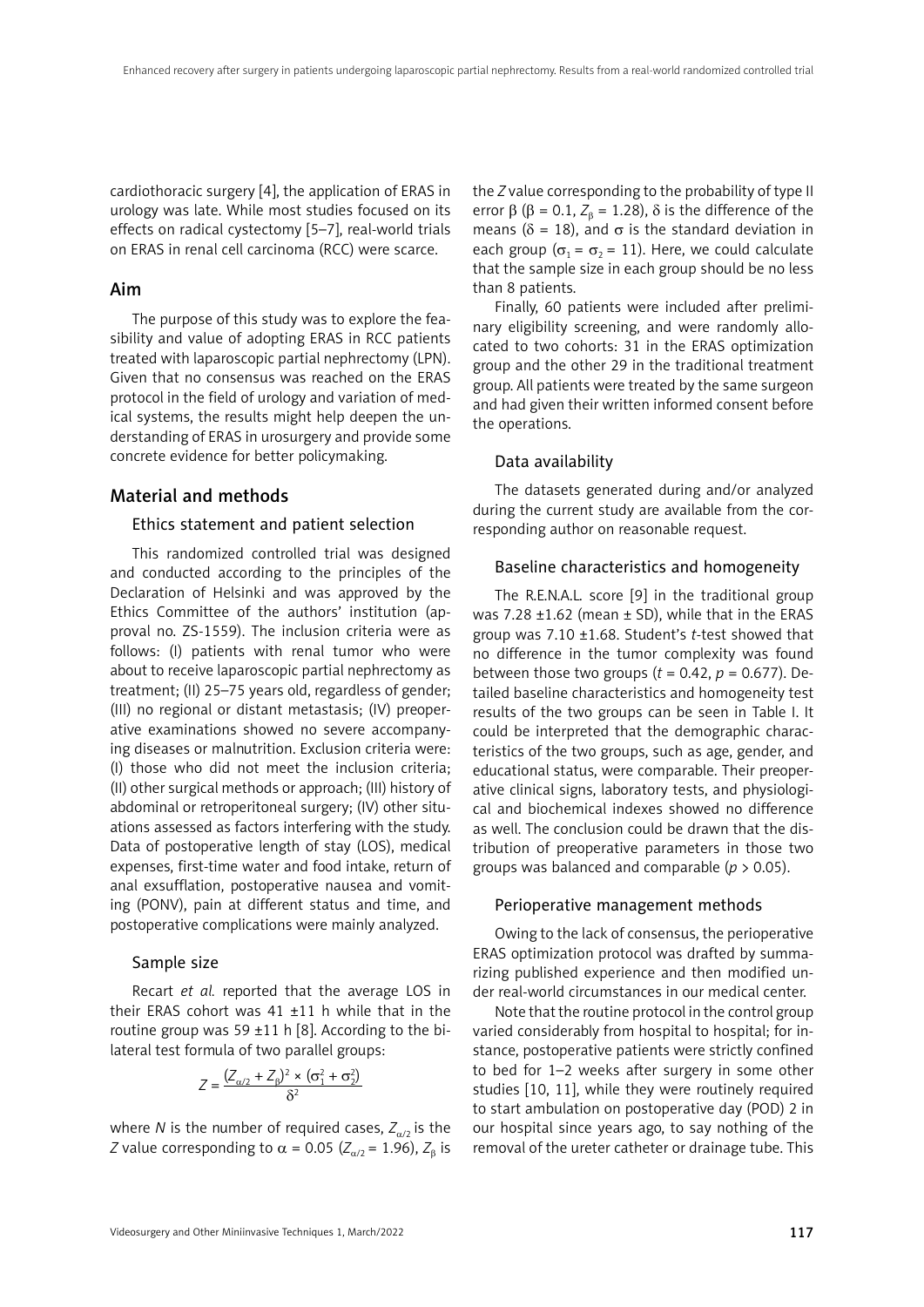| Category                               | Traditional group<br>(mean $\pm$ SD) | ERAS group<br>(mean $\pm$ SD) | $\chi^2/t$ value/Z | $P$ -value   |
|----------------------------------------|--------------------------------------|-------------------------------|--------------------|--------------|
| Age [years]                            | 55.97 ±12.39                         | 53.70 ±10.69                  | 0.70               | 0.486        |
| Gender:                                |                                      |                               | 0.01               | 0.919        |
| Male                                   | 20                                   | 21                            |                    |              |
| Female                                 | 9                                    | 10                            |                    |              |
| <b>BMI</b>                             | $25.24 \pm 3.28$                     | $26.63 \pm 3.84$              | $-1.494$           | 0.141        |
| Body temperature [°C]                  | 36.37 ±0.38                          | $36.13 \pm 0.35$              | 0.411              | 0.683        |
| Heart rate [beats per minute]          | $80.14 \pm 10.41$                    | 76.77 ±9.32                   | 1.312              | 0.195        |
| Systolic pressure [mm Hg]              | 132.52 ±13.93                        | 137.70 ±15.86                 | $-1.332$           | 0.188        |
| Diastolic pressure [mm Hg]             | $80.24 \pm 7.71$                     | 78.70 ±11.05                  | 0.621              | 0.537        |
| Respiratory rate [beats per minute]    | 18.17 ±1.99                          | $18.30 \pm 1.62$              | $-0.381$           | 0.705        |
| Highest education level:               |                                      |                               | 0.191              | $0.849*$     |
| Illiterate:                            | $\circ$                              | $\overline{2}$                |                    |              |
| Elementary school                      | 3                                    | $\overline{2}$                |                    |              |
| Junior high school                     | $\mathbf{1}$                         | 3                             |                    |              |
| Senior high school/equivalent          | 14                                   | 10                            |                    |              |
| Bachelor's degree                      | 5                                    | $\overline{7}$                |                    |              |
| Postgraduate or above                  | $\overline{2}$                       | $\overline{2}$                |                    |              |
| Unknown                                | $\overline{4}$                       | 5                             |                    |              |
| Previous medical history:              |                                      |                               | 0.098              | 0.754        |
| None                                   | 12                                   | 14                            |                    |              |
| Mild illness                           | 17                                   | 17                            |                    |              |
| Leukocyte:                             |                                      |                               | N.A.               | $1.000**$    |
| Normal range                           | 28                                   | 30                            |                    |              |
| Abnormal range                         | $\mathbf{1}$                         | $\mathbf{1}$                  |                    |              |
| Preoperative hemoglobin:               |                                      |                               | 0.308              | 0.579        |
| Normal range                           | 29                                   | 30                            |                    |              |
| Abnormal range                         | $\circ$                              | $\mathbf{1}$                  |                    |              |
| Preoperative creatinine:               |                                      |                               | N.A.               | $1.000**$    |
| Normal range                           | 29                                   | 30                            |                    |              |
| Abnormal range                         | 0                                    | $\mathbf{1}$                  |                    |              |
| Total bilirubin:                       |                                      |                               | 0.308              | 0.579        |
| Normal range                           | 26                                   | 29                            |                    |              |
| Abnormal range                         | $\mathbf{3}$                         | $\overline{2}$                |                    |              |
| Activated partial thromboplastin time: |                                      |                               | N.A.               | $1.000^{**}$ |
| Normal range                           | 28                                   | 29                            |                    |              |
| Abnormal range                         | $\mathbf{1}$                         | $\overline{2}$                |                    |              |
| Prothrombin time:                      |                                      |                               | 0.001              | 0.975        |
| Normal range                           | 27                                   | 30                            |                    |              |
| Abnormal range                         | $\overline{2}$                       | $\mathbf{1}$                  |                    |              |

Table I. Baseline characteristics and homogeneity test results of the two groups

*ERAS – enhanced recovery after surgery, N.A. – not applicable, \*Wilcoxon test, \*\*results of Fisher's exact test.*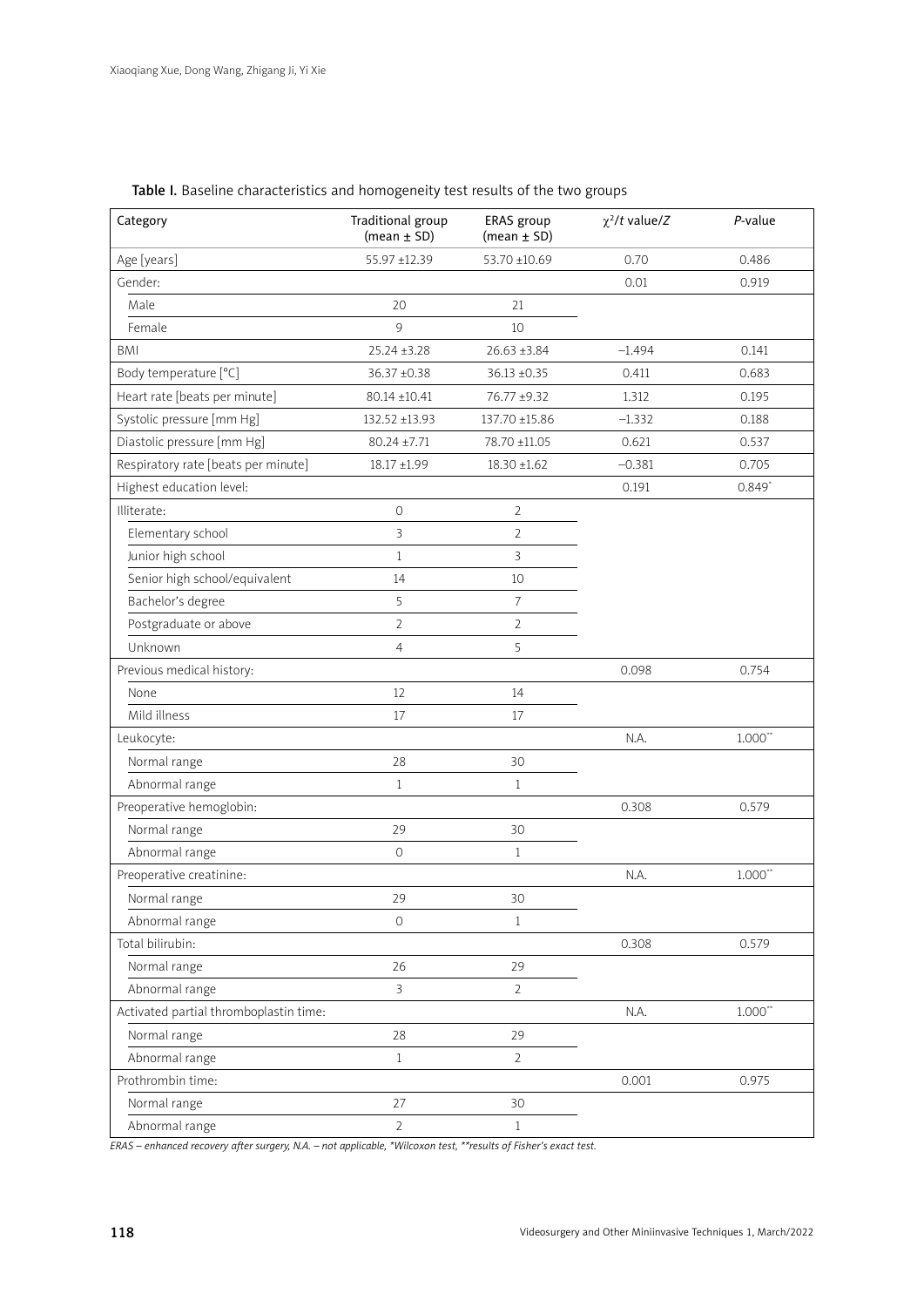|           | Table II. Perioperative management protocols for patients who have undergone laparoscopic partial ne- |  |  |  |  |
|-----------|-------------------------------------------------------------------------------------------------------|--|--|--|--|
| phrectomy |                                                                                                       |  |  |  |  |

| Management                          | Routine group in other<br>report (9)                                                            | Traditional group                                                                                                                               | ERAS group                                                                                                                                                                                                                             |
|-------------------------------------|-------------------------------------------------------------------------------------------------|-------------------------------------------------------------------------------------------------------------------------------------------------|----------------------------------------------------------------------------------------------------------------------------------------------------------------------------------------------------------------------------------------|
| Preoperative pa-<br>tient education | Routine preoperative<br>medical knowledge<br>related education                                  | Regular medical knowledge con-<br>veyed in a question-and-answer way,<br>no further discussion if not required                                  | Multimedia education on the background<br>of ERAS, plans were thoroughly explained<br>and suggestions for promoting recovery<br>were made                                                                                              |
| Preoperative<br>fasting             | Fasting starts from<br>12 h before surgery, wa-<br>ter deprivation starts<br>4 h before surgery | Preoperative fasting starting from<br>12 h before surgery, preoperative<br>water deprivation starting from 6 h<br>before surgery                | Semi-fluid food was accessible 6 h before<br>surgery, water deprivation starting from<br>2 h before surgery. 400 ml of carbohy-<br>drate liquid (12.5%) was given to those<br>without diabetes 2 h before surgery                      |
| Bowel prepa-<br>ration              | With soap and water                                                                             | Polyethylene glycol solution as<br>laxatives                                                                                                    | No enema                                                                                                                                                                                                                               |
| Pre-anesthesia<br>medication        | Not mentioned                                                                                   | Given as needed                                                                                                                                 | Avoid long-acting sedative drugs                                                                                                                                                                                                       |
| General anes-<br>thesia plan        | Not mentioned                                                                                   | Intravenous anesthesia                                                                                                                          | Intravenous anesthesia plus nerve block                                                                                                                                                                                                |
| Standard anes-<br>thesia protocol   | Not mentioned                                                                                   | Intraoperative intravenous opioids<br>for pain control, using low-tidal vol-<br>ume and high-frequency ventilation                              | Using short-acting opioids, preventing<br>hypoxemia and hypothermia, controlling<br>intraoperative blood glucose and blood<br>pressure, infusing blood products in time,<br>using low-tidal volume and high-frequen-<br>cy ventilation |
| Postoperative<br>pain control       | Postoperative on-de-<br>mand analgesia                                                          | No preventive analgesia<br>Intraoperative: intravenous injection<br>of fentanyl<br>Postoperative: PCA pump                                      | Preventive analgesia: flurbiprofen axetil<br>injection<br>Intraoperative: regional block and inci-<br>sion infiltration, fentanyl<br>Postoperative: flurbiprofen axetil injec-<br>tion, morphine PCA pump for salvage<br>analgesia     |
| Ileus prevention                    | Not mentioned                                                                                   | Not stressed                                                                                                                                    | Gum chewing, early ambulation, con-<br>trolled rehydration, and fewer opioids                                                                                                                                                          |
| Nausea and em-<br>esis prevention   | Not mentioned                                                                                   | On-demand                                                                                                                                       | Using ondansetron in patients with risk<br>factors such as female gender, history<br>of motion sickness, and non-smoker, if<br>there were more than 2 risk factors, mul-<br>timodal antiemetic therapy was used                        |
| Postoperative<br>mobilization       | Strictly stay in bed<br>for about 7 days after<br>the operation, or even<br>longer              | In the premise of safety, they were<br>encouraged to start walking once<br>they were physically prepared, usual-<br>ly on postoperative day 3-4 | Encouraging patients to mobilize limbs<br>and ankles early, when there are no risks<br>of bleeding, they were required to start<br>walking on postoperative day 2                                                                      |
| Urinary catheter<br>removal         | 3-5 days after surgery                                                                          | 2–3 days after surgery                                                                                                                          | As soon as the patients could walk to the<br>restroom                                                                                                                                                                                  |
| Drainage tube<br>management         | 5-6 days after surgery                                                                          | 3-4 days after surgery                                                                                                                          | Under the premise of safety, no perirenal<br>drainage tube was placed                                                                                                                                                                  |
| Postoperative<br>fluid infusion     | 2500-3000 ml is rou-<br>tinely used for 3-4 days<br>after the operation                         | 2,500-3,000 ml fluid given daily<br>after surgery, lasting for 3-4 days                                                                         | Controlled infusion, resume a normal<br>diet as soon as possible                                                                                                                                                                       |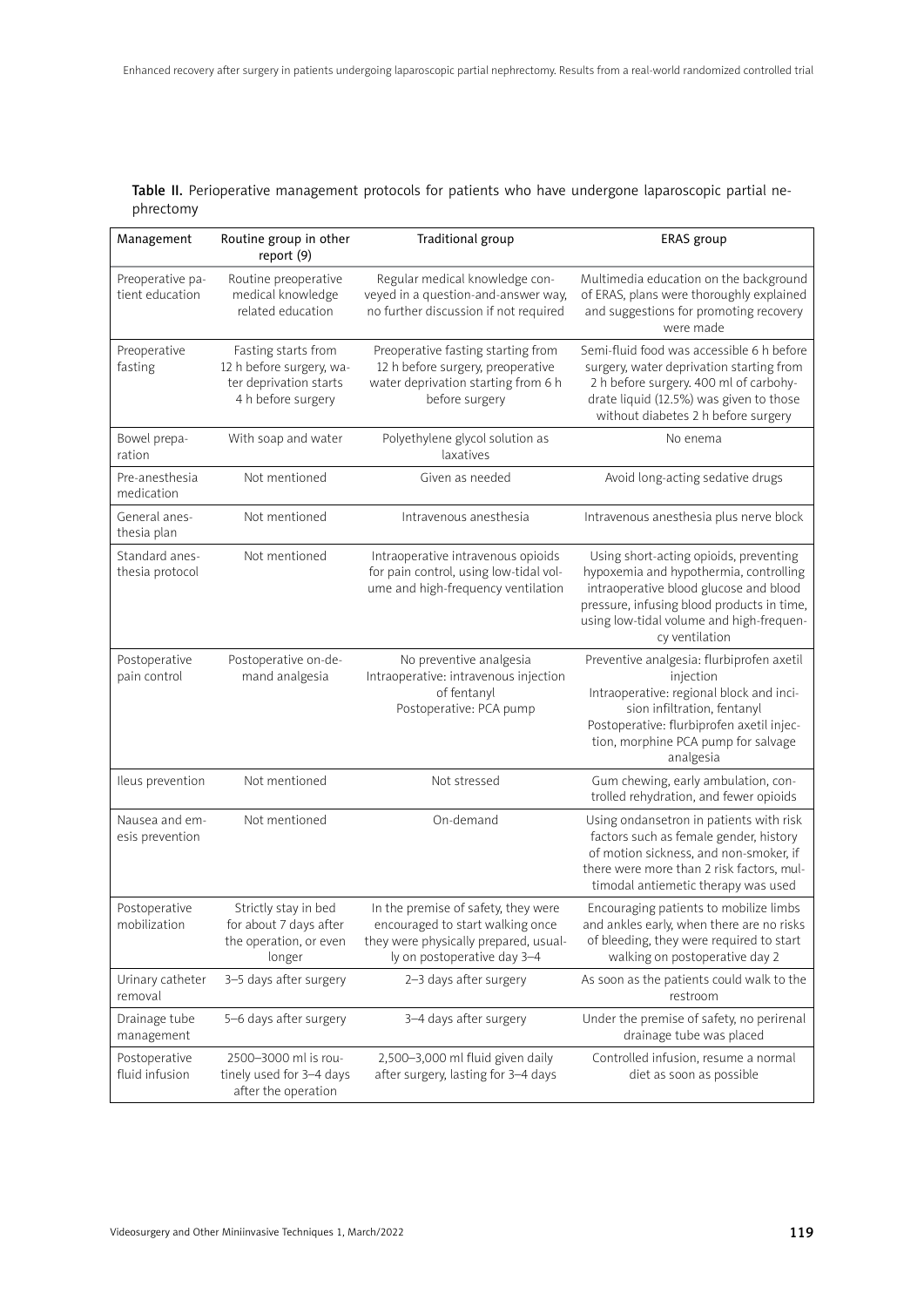#### Table II. Cont.

| Management               | Routine group in other<br>report $(9)$                                                    | Traditional group                                       | ERAS group                                                                                   |
|--------------------------|-------------------------------------------------------------------------------------------|---------------------------------------------------------|----------------------------------------------------------------------------------------------|
| Postoperative<br>feeding | Drinking after ex-<br>hausting, then gradual<br>transition from liquid to<br>general food | Food and water are forbidden until<br>anal exsufflation | Liquids were allowed 6 h after surgery,<br>semi-fluid food started on postoperative<br>day 1 |

*PCA – patient-controlled analgesia; postoperative day 1 means the day after the operation day, and so on.*

difference might explain our less favorable negative results in hospitalization expenses, postoperative LOS, and complications. Further exploration is presented in the Discussion section. Detailed perioperative management protocols of LPN patients are presented in Table II.

# Quality control and statistical analysis

The software of EpiData version 3.1 (The EpiData Association) was used to input and manage the data. After the database was verified to be correct, a blind audit was conducted to determine the modification and confirmation of the statistical analysis plan, then the data were exported in the data format required by the statistical software. When data were output, a query table was generated for data range and logic check. Measurement data were described as mean ± standard deviation (mean ± SD), median, maximum, minimum, and quartile. Enumeration data were described as a percentage or constituent ratio. The independent-sample *t*-test was used to compare the measurement data with normal distribution and homogeneous variance; the independent-sample *t*-test was used to compare the measurement data with normal distribution but uneven variance; the Wilcoxon test (rank-sum test) was used to compare the measurement data with non-normal distribution or ordered enumeration data; the  $\chi^2$  test in a contingency table was used to compare the non-ordered enumeration data. All statistical tests were performed in a two-sided test, and *p*-value < 0.05 was considered to be statistically significant. Statistical Product and Service Solutions version 24.0 (SPSS, IBM Corp.) was used to complete the statistical analysis.

# Results

### Clinical management and safety evaluation

All patients were treated by the same surgeon who was experienced in performing LRN. Student's

*t*-test indicated no statistically significant difference between the two groups in postoperative LOS, medical expenses, first-time drinking, return of anal exsufflation or fluid/semi-fluid food intake (*p* > 0.05). However, patients in the ERAS optimization group presented significantly earlier ambulation than those in the traditional treatment group (*t* = 2.743, *p* = 0.008). Detailed results are presented in Table III. Because most patients with renal cancers are older than 65 years old, we presented the subgroup analysis results of them in Table III as well (12 patients in the traditional group and 13 in the ERAS group). Note that patients over 65 presented a delayed return of normal function compared to their junior counterparts, while most data in the subgroup were comparable.

Outpatient clinic records showed that no patients reported incision bleeding, infection, poor healing, incontinence, thrombosis, cardiovascular events, or death 4 weeks after discharge.

#### Benefit evaluation

Results of pain degree at various status, nausea, vomiting at different time points were evaluated. The scoring system is presented in Table IV. It can be concluded the numeric rating scales (NRS) score of pain at rest and movement showed a tendency of changing with time (Figure 1); further analysis of variance of repeated measurements (R.M. ANOVA) indicated that the postoperative pain degree at rest within the first 12 h, postoperative pain at movement within the first 6 h and postoperative nausea within the first 4 h in the ERAS optimization group were significantly improved compared to those in the traditional treatment group (Table V). Although pain degree at in-bed turning over at the point of time of 12 h postoperatively in the ERAS group was significantly lower from that of the control group (*t* = 2.38,  $p = 0.018$ ), the rest of the results did not show any significant difference.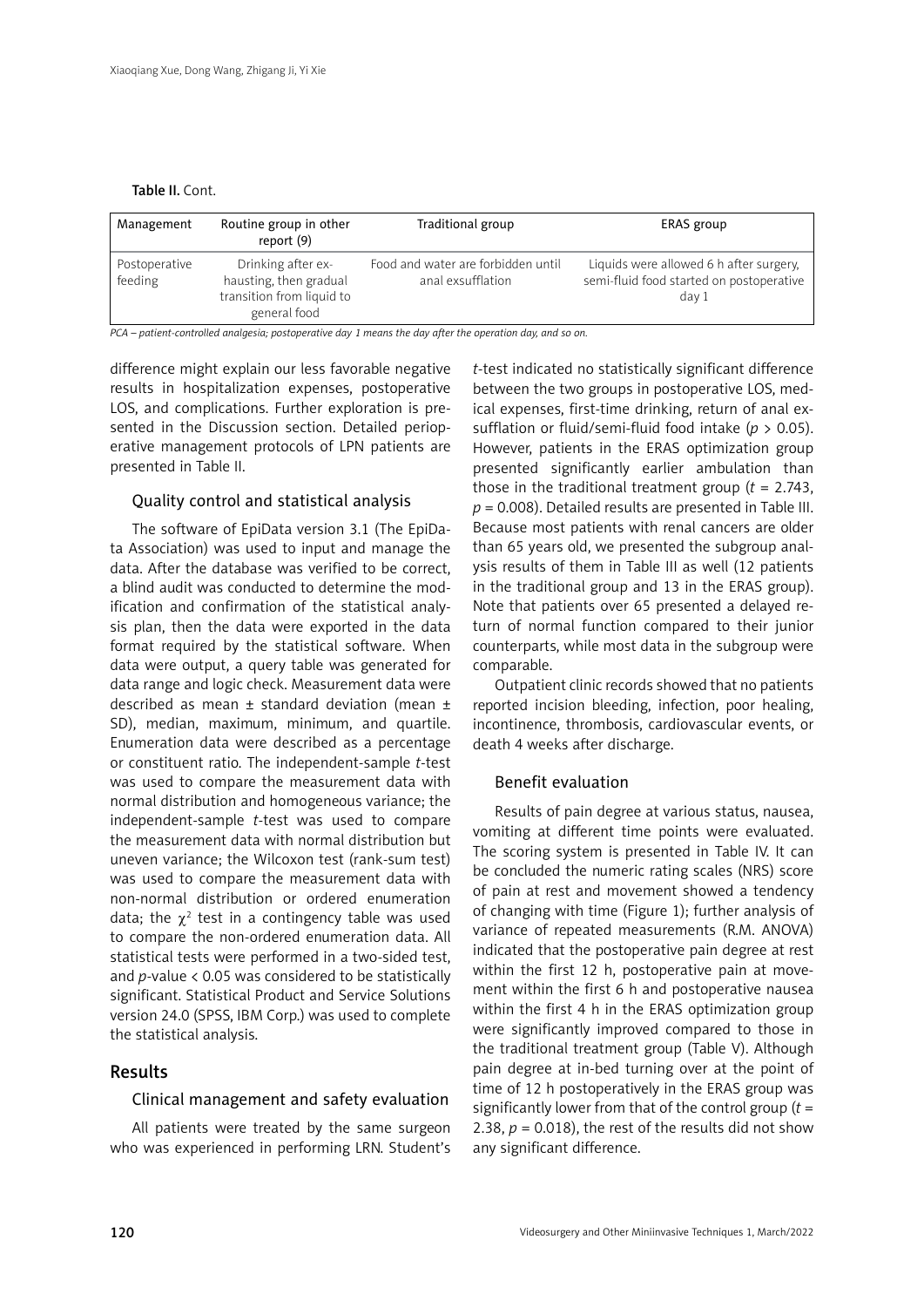| Category                                                                                                                                                                                                                          | Traditional group<br>$(mean \pm SD)$ | ERAS group<br>(mean $\pm$ SD) | t value | P-value | Traditional<br>group** | ERAS group**                    | t value** | $P$ -value** |
|-----------------------------------------------------------------------------------------------------------------------------------------------------------------------------------------------------------------------------------|--------------------------------------|-------------------------------|---------|---------|------------------------|---------------------------------|-----------|--------------|
| Postoperative<br>length of stay<br>[days]                                                                                                                                                                                         | $5.65 \pm 1.14$                      | $5.61 + 1.17$                 | 0.141   | 0.889   | $6.17 \pm 1.08$        | $6.08 \pm 1.24$                 | 0.182     | 0.785        |
| Medical costs<br>(converted to<br>U.S. dollars $*$ )                                                                                                                                                                              | 3477.94 ±576.66                      | 3581.73 ±672.09               | $-0.64$ | 0.525   |                        | 3522.18 ±621.22 3710.12 ±581.26 | 0.117     | 0.657        |
| First-time<br>drinking [h]                                                                                                                                                                                                        | $28.52 \pm 17.26$                    | 28.15 ±17.10                  | 0.175   | 0.862   | 29.75 ±11.33           | 29.15 ±13.20                    | 0.225     | 0.982        |
| Recovery of<br>anal exsuffla-<br>tion [h]                                                                                                                                                                                         | 35.36 ±17.36                         | 34.43 ±21.26                  | 0.187   | 0.852   | 37.42 +13.36           | $38.15 + 16.94$                 | 0.219     | 0.789        |
| First-time<br>ambulation<br>$[h] \centering% \includegraphics[width=1.0\textwidth]{Figures/PN1.png} \caption{The 3D (black) model for the 3D (black) model. The 3D (black) model is shown in Fig.~\ref{fig:10}. } \label{fig:10}$ | 53.35 ±16.15                         | 42.35 ±15.31                  | 2.743   | 0.008   | $55.25 \pm 20.12$      | $42.31 + 12.31$                 | 2.545     | 0.012        |
| Time of first<br>intake of<br>fluid food [h]                                                                                                                                                                                      | $41.17 + 16.39$                      | 38.57 ±18.19                  | 0.581   | 0.563   | $42.17 + 18.17$        | 39.92 +16.26                    | 0.651     | 0.612        |
| Time of first<br>intake of<br>semi-fluid<br>food [h]                                                                                                                                                                              | $53.14 + 18.14$                      | $50.30 + 21.35$               | 0.565   | 0.574   | 49.42 ±15.14           | 47.15 ±12.98                    | 0.547     | 0.417        |

Table III. Results of different clinical management of the two groups

*\*The average exchange rate of U.S. dollar to local currency in November 2018 was adopted, 6.9351 Chinese Yuan equaled 1 U.S. dollar. \*\*Groups only include patients over 65 years.*

# Discussion

Renal cell carcinoma accounts for over 80% of all primary renal neoplasms, and over 400,000 people are diagnosed with RCC worldwide annually [12]. For patients with localized RCC, radical nephrectomy shows no superiority to partial nephrectomy in terms of oncologic outcomes [13–15]. On the other hand, enhanced recovery after surgery, developed from the idea of fast-track surgery, has been widely adopted in the field of general surgery [1–3]. ERAS is, in essence, a treatment protocol that calls for multidisciplinary and comprehensive interventions. The kernel of ERAS is a patient-oriented approach, adjusting perioperative management dynamically to alleviate both physical and mental trauma caused by operations, to lighten the burden of hospitalization economically [4]. With the renewal of this concept, relevant factors including anesthesia, nursing, and social workers have also been added [16, 17].

Although the application of ERAS in patients undergoing radical cystectomy has been individually reported, its prospects in renal cancer, prostate cancer, and urinary calculi are still unexplored [18]. In our view, radical cystectomy, especially with in-

|  |                     |  | Table IV. Scoring system in pain, nausea, and |  |
|--|---------------------|--|-----------------------------------------------|--|
|  | vomiting evaluation |  |                                               |  |

| Category        | Definition                                             |
|-----------------|--------------------------------------------------------|
| Pain score:     |                                                        |
| 0               | Painless                                               |
| $1 - 3$         | Mild pain that would not affect sleep                  |
| $4 - 6$         | Moderate pain                                          |
| $7 - 9$         | Severe pain that leads to insomnia<br>or sudden waking |
| 10              | Extreme, unbearable pain                               |
| Nausea score:   |                                                        |
| 0               | None                                                   |
| 1               | Mild (none at rest, slight during exercise)            |
| $\mathfrak{D}$  | Moderate (occasionally occurs at rest)                 |
| 3               | Severe (persistent nausea at rest)                     |
| Vomiting score: |                                                        |
| 0               | None                                                   |
| 1               | Mild (1-2 times/day)                                   |
| $\mathfrak{D}$  | Moderate (3–5 times/day)                               |
| 3               | Severe $($ > 6 times/day)                              |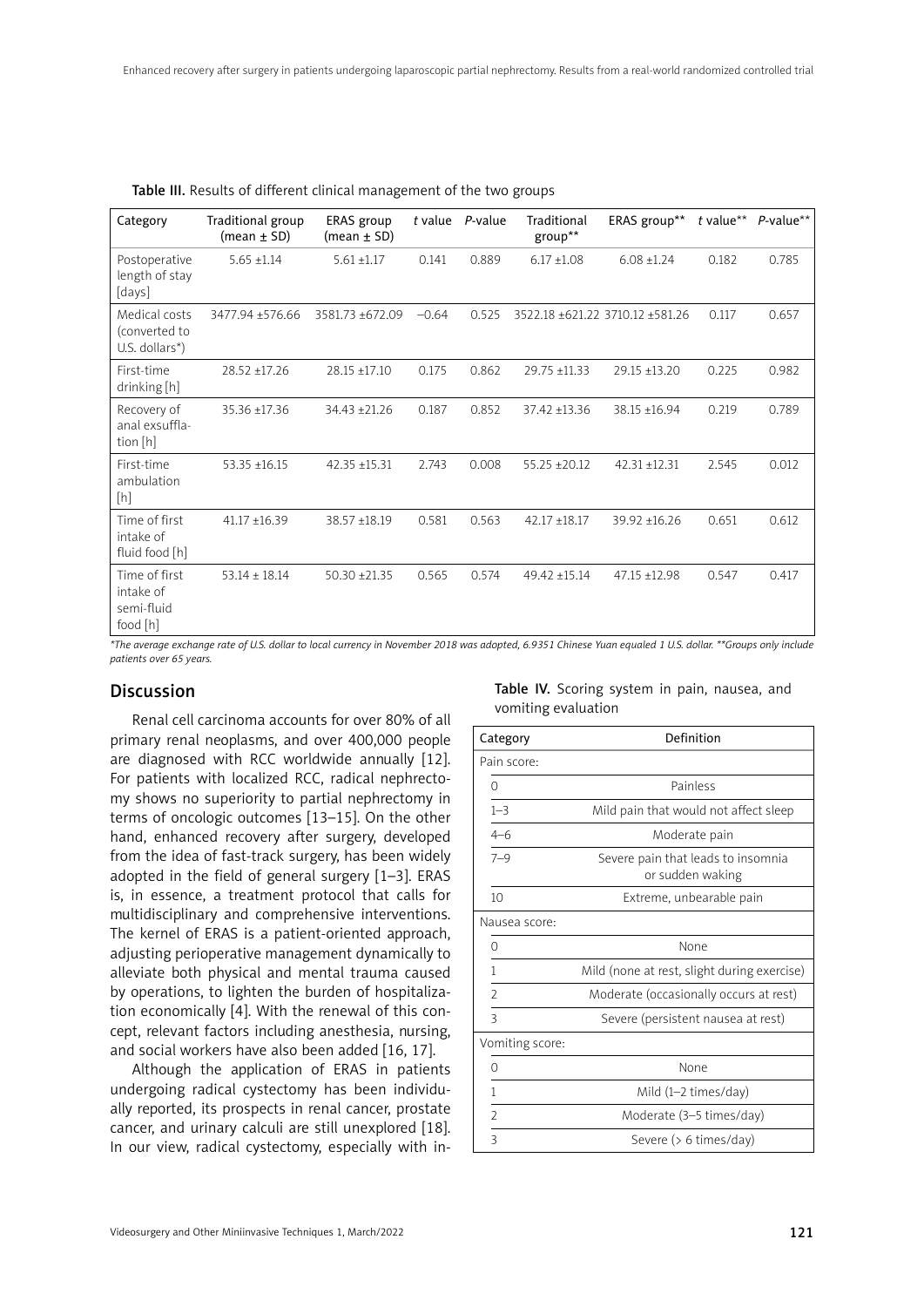

#### A Line chart of marginal means of NRS score of pain at rest between the ERAS group and traditional group

B

Figure 1. Line charts of marginal means of NRS score of pain and nausea between ERAS group and traditional group. The above line charts indicate the NRS score of pain at rest and ankle movement, as well as postoperative nausea, showing a tendency of changing with time

testine-related urinary reconstructions, would often bring greater surgical impacts and thereafter raise more interest from a range of disciplines, while treatment such as LPN is more urologist-dominant and less cross-disciplinary. However, one cannot conclude that ERAS in the field of urology is less important just because there is little research on it.

In our experience, preoperative education is the key to ERAS. Thorough preoperative education could help patients understand the treatment process better, reduce their psychological pressure and improve their compliance. In different groups, we adopted different preoperative education strategies; namely, education was given to patients in the traditional treatment group orally in a guidance-compliance model,

while a cooperative education model was established using multimedia platforms in the ERAS optimization group. Although we did not design a specific scale for evaluating preoperative education, it was obvious that patients in the ERAS group showed a better understanding of the postoperative rehabilitation process and a higher degree of compliance than those in the traditional treatment group; for instance, patients in the ERAS group showed more care about ambulation and nutrition than their counterparts. Note that there was no difference in educational background.

Line chart of marginal means of NRS score of pain at ankle movement between the ERAS group

Traditionally, preoperative long-term fasting was regarded as protection in avoiding emesis and mis-inhalation during anesthesia, however, more and more supportive studies showed that preop-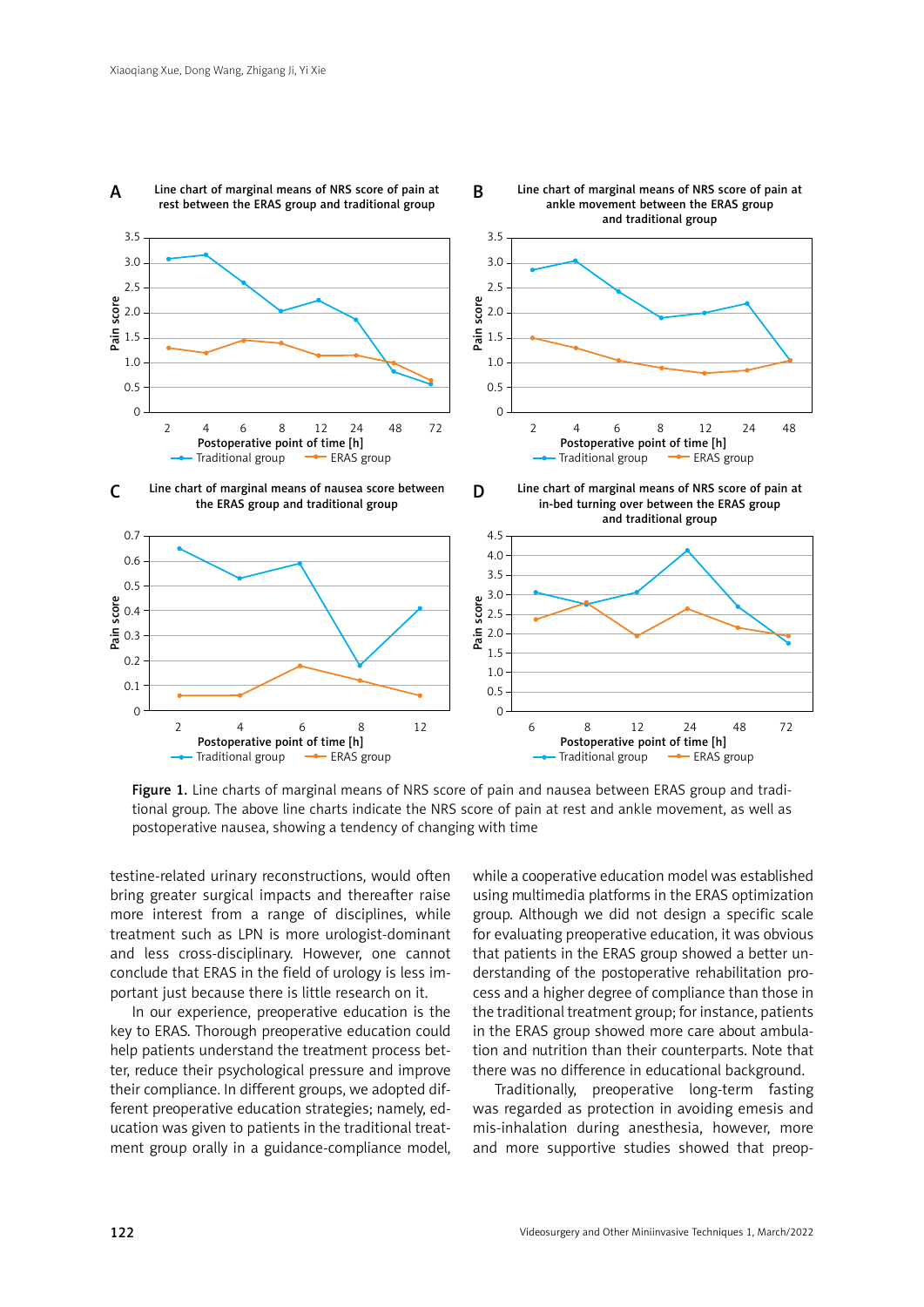| Pain at ankle movement | Multiple comparisons<br>R.M. ANOVA | t<br>Score<br>Results<br>P-value | 2.82<br>$0.65 + 1.12$<br>$F_{\text{group}} = 5.92$<br>0.016 | $0.06 \pm 0.24$<br>$p_{\text{group}} = 0.020$<br>$F_{time} = 6.67$ | 2.24<br>$0.53 + 0.87$<br>$p_{\rm time} < 0.001$<br>0.002 | $0.06 + 0.24$<br>$p_{\rm group^{\star}time}=0.07$<br>$F_{\text{group}} = 2.42$ | 1.96<br>$0.59 \pm 0.87$<br>0.024 | $0.18 \pm 0.53$ | 0.39<br>$0.18 \pm 0.39$<br>0.178 | $0.12 \pm 0.49$ | 1.78<br>$0.41 \pm 0.87$<br>0.055 | $0.06 \pm 0.24$ | 0.049                 |                 | 0.997                    |                 |               |               |
|------------------------|------------------------------------|----------------------------------|-------------------------------------------------------------|--------------------------------------------------------------------|----------------------------------------------------------|--------------------------------------------------------------------------------|----------------------------------|-----------------|----------------------------------|-----------------|----------------------------------|-----------------|-----------------------|-----------------|--------------------------|-----------------|---------------|---------------|
|                        | Multiple comparisons               | t<br>Score                       | 2.43<br>$2.86 \pm 2.85$                                     | $1.50 + 1.61$                                                      | 3.10<br>$3.05 + 2.92$                                    | $1.30 + 1.46$                                                                  | 2.28<br>$2.43 + 2.13$            | $1.05 + 1.36$   | 1.35<br>$1.90 + 1.76$            | $0.90 + 1.07$   | 1.93<br>$2.00 \pm 1.76$          | $0.80 + 0.95$   | 1.98<br>$2.19 + 2.48$ | $0.85 + 1.09$   | $<0.01$<br>$1.05 + 1.53$ | $1.05 + 1.15$   |               |               |
|                        | R.M. ANOVA                         | Results                          | $F_{\text{group}} = 5.25$                                   | $p_{\text{group}} = 0.0272$<br>$F_{time} = 8.31$                   | $p_{\rm time} < 0.0001$                                  | $p_{\rm group*time} < 0.0007$<br>$F_{\text{group}} = 3.74$                     |                                  |                 |                                  |                 |                                  |                 |                       |                 |                          |                 |               |               |
| Pain at rest           |                                    | P-value                          | 0.001                                                       |                                                                    | $< 0.001$                                                |                                                                                | 0.038                            |                 | 0.198                            |                 | 0.029                            |                 | 0.483                 |                 | 0.639                    |                 | 0.620         |               |
|                        |                                    | t                                | 3.44                                                        |                                                                    | 3.63                                                     |                                                                                | 2.08                             |                 | 1.29                             |                 | 2.20                             |                 | 0.70                  |                 | $-0.47$                  |                 | $-0.50$       |               |
|                        | Multiple comparisons               | Score                            | $3.09 + 2.83$                                               | $1.30 + 1.38$                                                      | $3.17 + 2.98$                                            | $1.20 + 1.47$                                                                  | $2.61 + 2.19$                    | $1.45 + 1.50$   | $2.04 + 1.77$                    | $1.40 + 1.57$   | $2.26 + 1.89$                    | ±1.09<br>1.15   | $1.87 \pm 1.98$       | $1.15 \pm 1.23$ | $0.83 \pm 0.98$          | $1.00 \pm 1.21$ | $0.57 + 1.21$ | $0.65 + 1.18$ |
| Group                  |                                    |                                  | Trad                                                        | ERAS                                                               | Trad                                                     | ERAS                                                                           | Trad                             | ERAS            | Trad                             | ERAS            | Trad                             | ERAS            | Trad                  | ERAS            | Trad                     | ERAS            | Trad          | ERAS          |
| Time<br>$\Xi$          |                                    |                                  | $\sim$                                                      |                                                                    | 4                                                        |                                                                                | $\circ$                          |                 | $\infty$                         |                 | $\mathbf{L}$                     |                 | 24                    |                 | $48$                     |                 | 72            |               |

| l<br>١                                                                                                                                                                                                                               |
|--------------------------------------------------------------------------------------------------------------------------------------------------------------------------------------------------------------------------------------|
|                                                                                                                                                                                                                                      |
|                                                                                                                                                                                                                                      |
|                                                                                                                                                                                                                                      |
|                                                                                                                                                                                                                                      |
|                                                                                                                                                                                                                                      |
|                                                                                                                                                                                                                                      |
|                                                                                                                                                                                                                                      |
|                                                                                                                                                                                                                                      |
|                                                                                                                                                                                                                                      |
|                                                                                                                                                                                                                                      |
|                                                                                                                                                                                                                                      |
| <b>SARGET CONTROLLER CONTROLLER CONTROLLER CONTROLLER CONTROLLER CONTROLLER CONTROLLER CONTROLLER CONTROLLER CONTROLLER CONTROLLER CONTROLLER CONTROLLER CONTROLLER CONTROLLER CONTROLLER CONTROLLER CONTROLLER CONTROLLER CONTR</b> |
|                                                                                                                                                                                                                                      |
|                                                                                                                                                                                                                                      |
|                                                                                                                                                                                                                                      |
|                                                                                                                                                                                                                                      |
|                                                                                                                                                                                                                                      |
|                                                                                                                                                                                                                                      |
|                                                                                                                                                                                                                                      |
|                                                                                                                                                                                                                                      |
|                                                                                                                                                                                                                                      |
|                                                                                                                                                                                                                                      |
|                                                                                                                                                                                                                                      |
|                                                                                                                                                                                                                                      |
|                                                                                                                                                                                                                                      |
|                                                                                                                                                                                                                                      |
|                                                                                                                                                                                                                                      |
|                                                                                                                                                                                                                                      |
| -"Intimes of pain af rest and ankle movement nausea scores in both EDAS and traditional<br>www.strate.com/strate.com/strate.com/strate.com/                                                                                          |
|                                                                                                                                                                                                                                      |
|                                                                                                                                                                                                                                      |
|                                                                                                                                                                                                                                      |
|                                                                                                                                                                                                                                      |
|                                                                                                                                                                                                                                      |
|                                                                                                                                                                                                                                      |
|                                                                                                                                                                                                                                      |
|                                                                                                                                                                                                                                      |
|                                                                                                                                                                                                                                      |
| ∠<br><<br>$\vdots$<br>l                                                                                                                                                                                                              |
|                                                                                                                                                                                                                                      |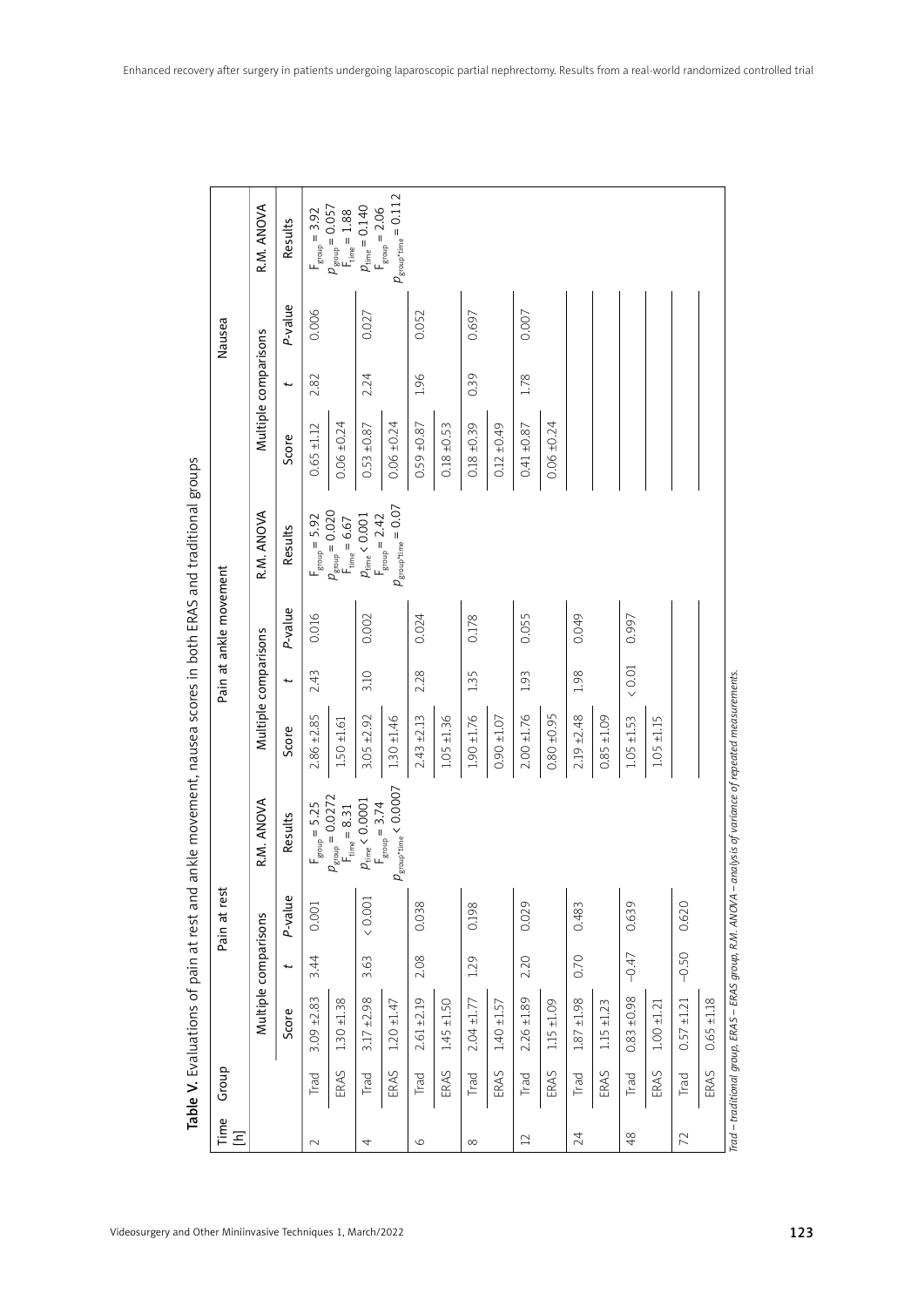erative shorter-term fasting and oral carbohydrate liquid intake would not increase the incidence of intraoperative mis-inhalation [4, 16]. Moreover, it could help reduce perioperative fluid load and stabilize blood glucose. In this study, patients in the ERAS group with normal bowel function would not receive mechanic bowel preparation as the operation was performed in the retroperitoneal space. Analysis showed that there was no significant difference in the recovery of anal exsufflation. We assumed that this was because when anesthesia, surgical time, and other elements were similar, the only variable, polyethylene glycol solution, was mild and its effect on the intestinal tract was not significant. Hence, the conclusion that bowel preparation could be modified to be less intensive in general cases might be drawn, and therefore clinicians could improve patients' satisfaction and safety.

Previous studies had not discussed the role of analgesia in ERAS of LPN. Our study found that patients with the optimized analgesia protocol, namely prophylactic analgesia and short-acting opioids, reported less feeling of pain, both at rest and movement, and consequently an average of 11-hour earlier ambulation. Patient-controlled analgesia (PCA) is a kind of pain management technique in which anesthesiologists set the pain management program in advance according to the degree of pain and physical condition of patients, by which the patients could adjust and control the timing and dosage of receiving the painkiller according to their own needs. According to the different approaches of administration, PCA can be mainly divided into patient-controlled intravenous analgesia (PCIA) and patient-controlled epidural analgesia (PCEA). In this study, the technique of PCIA was adopted for postoperative analgesia because of the following reasons: (1) The block plane of PCEA in renal surgery should be around the  $6<sup>th</sup>$  thoracic vertebral level; the high thoracic epidural block might have higher risks of hypotension and increase the difficulty of perioperative management; (2) PCEA should have higher possibility of urinary retention, which might affect the results of early urinary catheter removal; (3) PCIA would be easier for nursing; (4) cultural reasons. Pain and ambulation were regarded as two mutually reinforcing factors. For one thing, the decrease of pain would be conducive to faster ambulation. For another, earlier walking might help distract patients' attention, promote intestinal peristalsis, prevent the

occurrence of intestinal adhesions, and thereafter, lower the incidence of intestinal spasm. At the same time, earlier walking would contribute to the psychological recovery of patients.

The occurrence of postoperative nausea was reported to be up to 80% and vomiting was 30%, regarding surgery and anesthesia techniques, as well as predisposing patient status [19]. Postoperative nausea and vomiting (PONV) was sometimes omitted because of its mild symptoms and self-limited clinical features, yet it could be lethal in some extreme cases [20]. In this study, prophylactic anti-nausea drugs were provided to patients on a routine basis rather than the traditional demanding-prescription mode. The results indicated that the early incidence (postoperative 0–6 h) of nausea in the ERAS group was significantly lower, while the late incidence of PONV in the two groups showed no significant difference, which was consistent with previous studies [10]. We considered that these different results were partly because of the nature of retroperitoneal surgery; namely, the vasovagal reflex might be calmed in the first 6 h after surgery by anti-nausea drugs, while later with the return of patients' water intake and upcoming PONV pathophysiological climax (24 h postoperatively), cases of PONV occurred more often and intensively [19, 20]. For this reason, we might assume that our ERAS protocol was more effective in control of early nausea while more measures were needed for longer-term palliation in PONV.

Unlike other studies, this study revealed no difference in the costs and LOS between the two groups. We were initially surprised because the ERAS group should theoretically recover better and faster than the traditional group and therefore should have shorter postoperative LOS and lower hospital costs [4, 7]. Through an in-depth literature study, we found that the medical expenses in our medical center were much lower than those extracted from other studies in the same country, either in the traditional group or the ERAS group [10, 11]. Moreover, the LOS of both groups in our medical center was similar to that in the reported ERAS cohorts. Reasons for these situations might be that the control group in most ERAS studies was "idealized and traditionalized". For example, in some study designs [10, 11], patients with LPN in the control group were required to stay in bed for 1–2 weeks before they could walk for the first time, while in real-world circumstances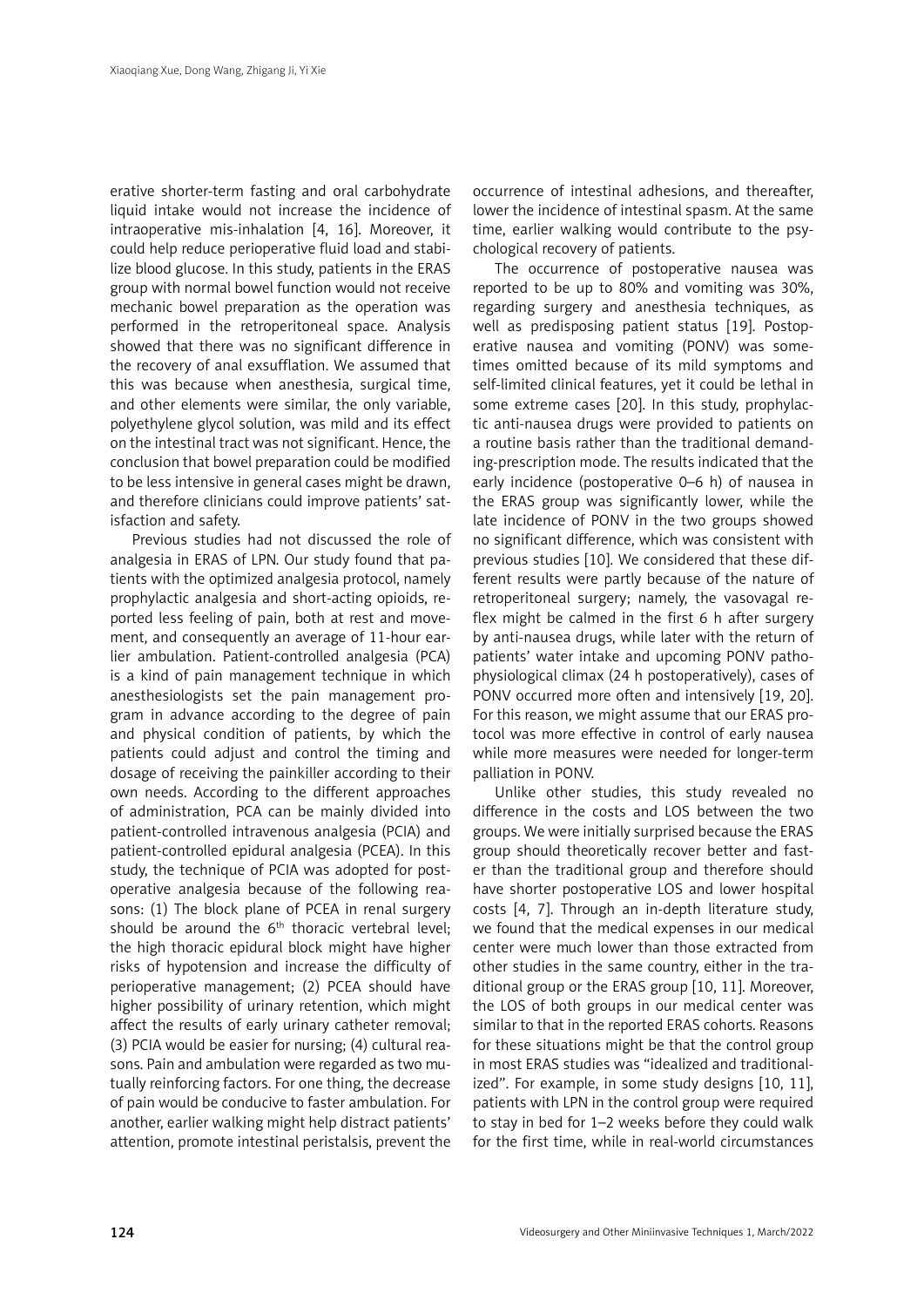this is less likely to happen. For those patients, their hospitalization days and expenses would inevitably be different. Our view is that surgeons have more or less acquired the idea of ERAS in clinical practice and the management has been updated accordingly; hence, statistical difference on LOS and expenses might be less possible to be found. Besides, because the medical system varies from region to region, the LOS would differ as well. For instance, patients from the developed regions would have better access to the outpatient clinic for removal of their drainage tube or to the community hospital for further treatment. Consequently, instead of paying attention to positive results derived from old and abandoned settings, we suggest the importance of shortening the LOS and costs in ERAS studies should be less emphasized and a conclusion should be made based on the real-world status quo.

Despite its strengths, our study is not lacking in limitations. That is, its sample size limits the power to detect a differential result of the two groups. Moreover, the protocol of ERAS is not customized to match the characteristics of nephrectomy; therefore, some variables and parameters might be omitted. Finally, bias might occur during the transformation of some non-quantitative and subjective variables to quantitative values using scales.

# Conclusions

ERAS has imperceptibly influenced surgeons' strategy making in the past 20 years. This real-world trial showed that the adoption of ERAS in laparoscopic partial nephrectomy could contribute to less pain at rest and movement, earlier postoperative walking, less early-stage nausea, and better satisfaction. Length of stay and expenses might not be the most important observation indices in large medical centers because of the variations of the medical system and clinical situations. However, larger-sample clinical trials are welcomed from all levels of hospitals, and a customized ERAS protocol in the field of urology is needed.

# Conflict of interest

The authors declare no conflict of interest.

#### References

1. Kehlet H. Multimodal approach to control postoperative pathophysiology and rehabilitation. Br J Anaesth 1997; 78: 606-17.

- 2. Kehlet H, Wilmore DW. Multimodal strategies to improve surgical outcome. Am J Surg 2002; 183: 630-41.
- 3. Fearon KC, Ljungqvist O, Von Meyenfeldt M, et al. Enhanced recovery after surgery: a consensus review of clinical care for patients undergoing colonic resection. Clin Nutr 2005; 24: 466-77.
- 4. Mortensen K, Nilsson M, Slim K, et al. Consensus guidelines for enhanced recovery after gastrectomy: Enhanced Recovery After Surgery (ERAS®) Society recommendations. Br J Surg 2014; 101: 1209-29.
- 5. Naito Y, Kanazawa H, Okada Y, et al. Adoption of enhanced recovery after surgery (ERAS) protocol for the management of patients undergoing radical cystectomy in Japan. Nihon Hinyokika Gakkai Zasshi 2020; 111: 9-15.
- 6. Sung LH, Yuk HD. Enhanced recovery after surgery of patients undergoing radical cystectomy for bladder cancer. Transl Androl Urol 2020; 9: 2986-96.
- 7. Zhang D, Sun K, Wang T, et al. Systematic review and metaanalysis of the efficacy and safety of enhanced recovery after surgery vs. conventional recovery after surgery on perioperative outcomes of radical cystectomy. Front Oncol 2020; 10: 541390.
- 8. Recart A, Duchene D. White PF, et al. Efficacy and safety of fasttrack recovery strategy for patients undergoing laparoscopic nephrectomy. J Endourol 2005; 19: 1165-9.
- 9. Kutikov A, Uzzo RG. The R.E.N.A.L. nephrometry score: a comprehensive standardized system for quantitating renal tumor size, location and depth. J Urol 2009; 182: 844-53.
- 10. Miao C, Yu A, Yuan H, et al. Effect of enhanced recovery after surgery on postoperative recovery and quality of life in patients undergoing laparoscopic partial nephrectomy. Front Oncol 2020; 10: 513874.
- 11. Tang M, Dong H, Shao P, et al. The clinical application of enhanced recovery after surgery protocol in perioperative period of laparoscopic nephron sparing surgery. Transl Androl Urol 2020; 9: 1566-71.
- 12. Bray F, Ferlay J, Soerjomataram I, et al. Global cancer statistics 2018: GLOBOCAN estimates of incidence and mortality worldwide for 36 cancers in 185 countries. CA Cancer J Clin 2018; 68: 394-424.
- 13. Patard JJ, Shvarts O, Lam JS, et al. Safety and efficacy of partial nephrectomy for all T1 tumors based on an international multicenter experience. J Urol 2004; 171: 2181-5.
- 14. Crépel M, Jeldres C, Perrotta P, et al. Nephron-sparing surgery is equally effective to radical nephrectomy for T1BN0M0 renal cell carcinoma: a population-based assessment. Urology 2010; 75: 271-5.
- 15. Van Poppel H, da Pozzo L, Albrecht W, et al. A prospective, randomised EORTC intergroup phase 3 study comparing the oncologic outcome of elective nephron-sparing surgery and radical nephrectomy for low-stage renal cell carcinoma. Eur Urol 2011; 59: 543-52.
- 16. Pignot G, Brun C, Tourret M, et al. Essential elements of anaesthesia practice in ERAS programs. World J Urol 2020. doi: 10.1007/s00345-020-03410-w.
- 17. Cui XL, Li X, Li MN, et al. Ultrasound-guided transmuscular quadratus lumbar block reduces opioid consumption after laparoscopic partial nephrectomy. Chin Med Sci J 2020; 35: 289-96.